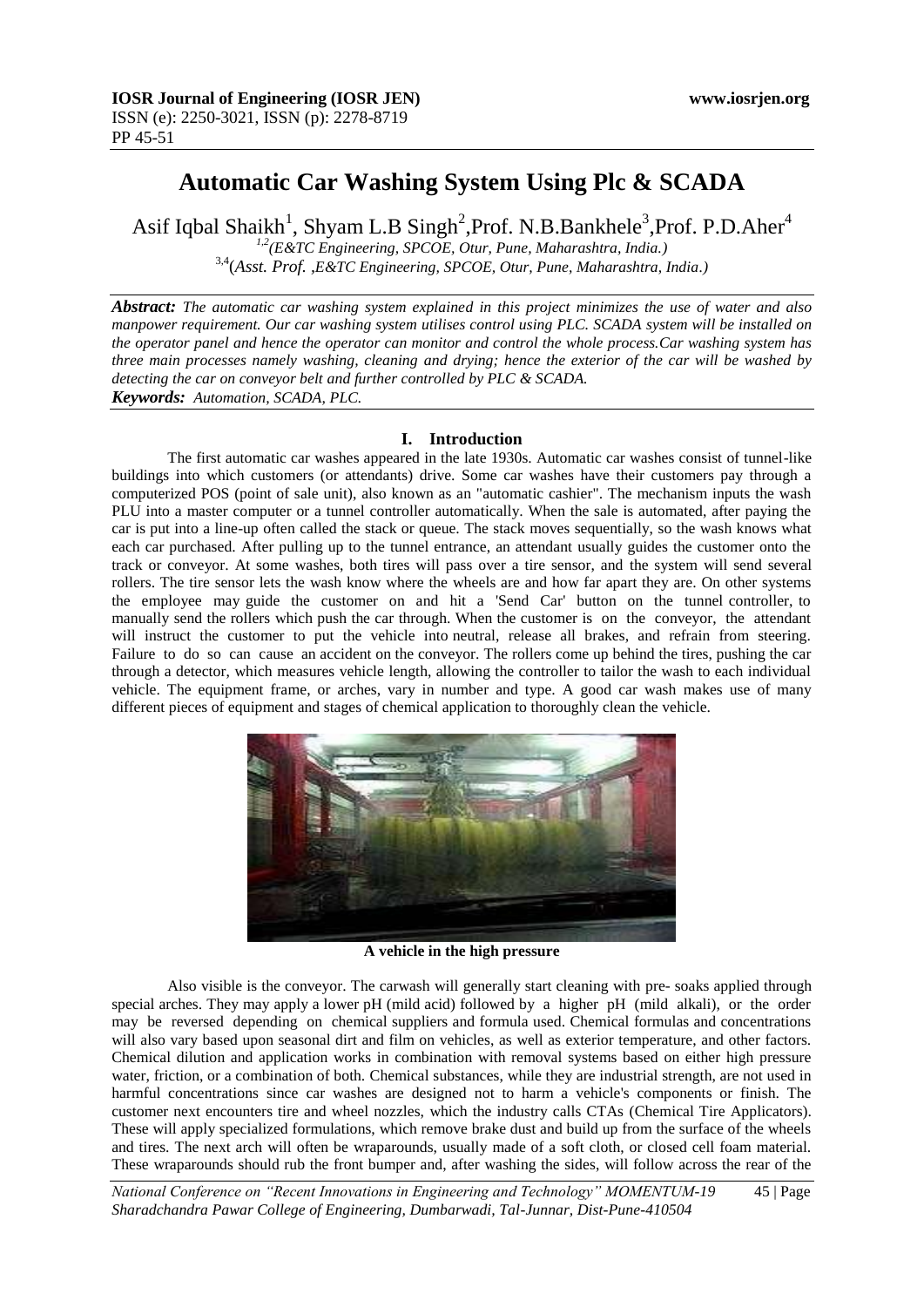vehicle cleaning the rear including the license plate area. Past the first wraps or entrance wraps may be a tire brush that will scrub the tires and wheels. This low piece is often located beneath a matter (the hanging ribbonlike curtains of cloth that move front to back or side to side) or top wheels. There may also be rocker panel washers which are shorter in size (ranging in size from 18 inches [45 cm] up to 63 inches [160 cm] tall) that clean the lower parts of the vehicle. Most rocker brushes house the motor below the brush hub so they don't inhibit cloth movement and allow the brush to be mounted under a support frame or below a matter. Some car washes have multiple mitters, or a combination of mitters and top brushes.



**Fig. A vehicle in the high pressure rinse stage of the wash.**



**Fig. Brush**

After the mutter or top brushes the car may pass through a second set of wraparounds. This may also be where high pressure water streams are used to clean difficult to reach parts of the vehicle. The car generally passes over an under carriage wash and/or has high pressure nozzles pointed at it from various positions. Next may be a tire spinner, high pressure nozzles angled specifically to clean wheels and tires. After the several wash stations the vehicle may go through triple foamers, usually red, Blue, and yellow, although colors can be customized with higher end chemical suppliers. The triple foam process includes special cleaners as well as some protective paint sealant. Protectants vary by manufacturer. Near the rinse is where a tire shining machine is often installed, which is designed to apply silicone tire dressing to the tires. This application makes the tires look good (new and glossy) and preserves the rubber. Next the vehicle is treated with a drying agent and a final rinse. Many carwashes utilize a "spot free" rinse of soft water that has been filtered of chlorine and sent through semi permeable membranes to produce highly purified water that will not leave spots. After using spot free water, the vehicle is finished with forced air drying, in some cases utilizing heat to produce a very dry car.

*National Conference on "Recent Innovations in Engineering and Technology" MOMENTUM-19* 46 | Page *Sharadchandra Pawar College of Engineering, Dumbarwadi, Tal-Junnar, Dist-Pune-410504*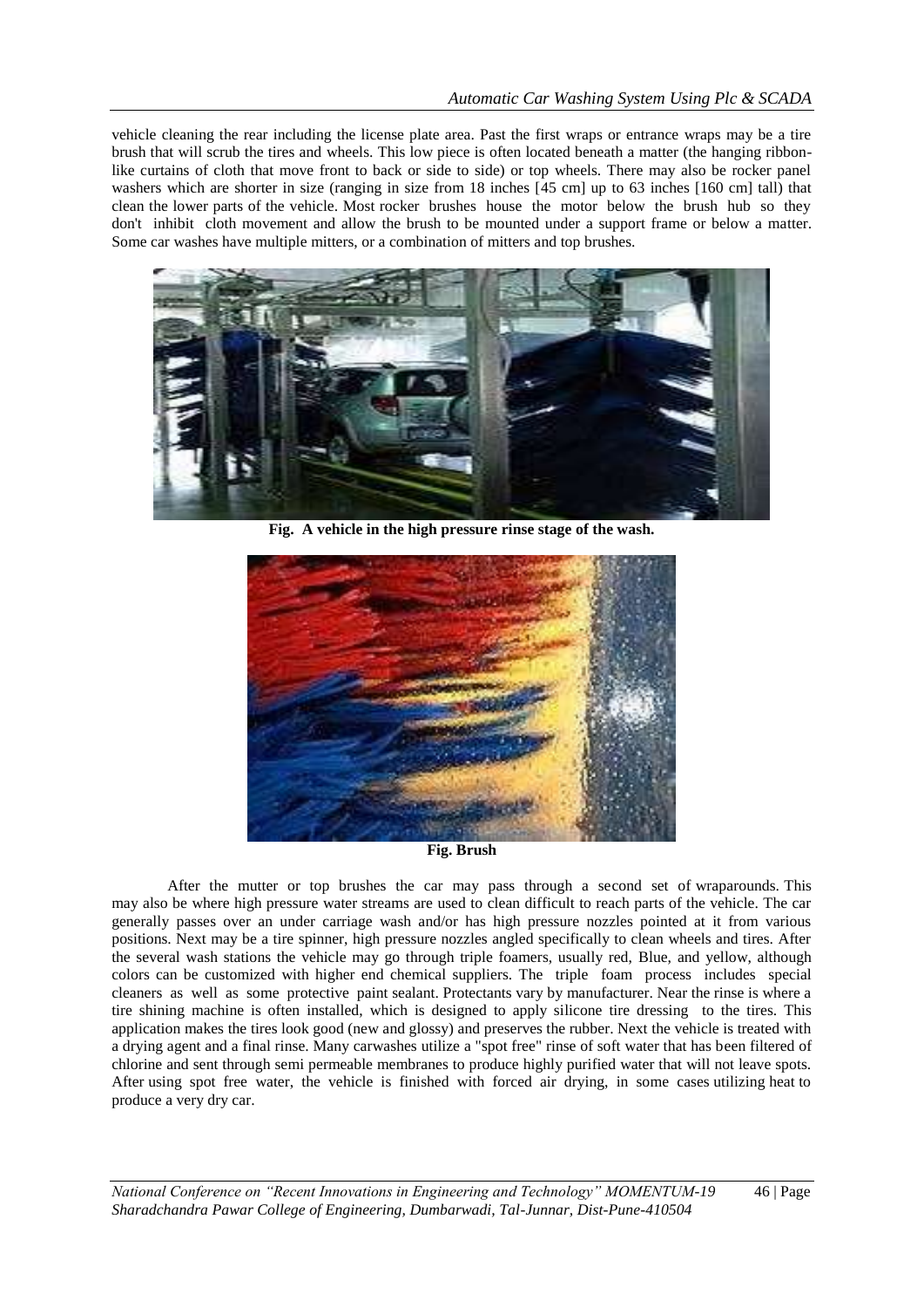

**Fig. Clean Water Washing**

Older automatic washes-a majority of which were built prior to 1980-used to use brushes with soft nylon bristles, which tended to leave a nylon deposit in the shape of a bristle, called brush marks, on the vehicle's paint. Many brushes in the US are now either cloth (which is not harmful to a car's finish, as long as it is flushed with plenty of water to remove the grit from previous washes), or a closed cell foam brush, which does not hold dirt or water, thus is far less likely to harm any painted finish, and can, in fact, provide a gentle polishing effect to leave the paint much shinier. In order to avoid paint marking issues, "touch less" or "notouch" car washes were developed. This means the car is washed with high water pressure instead of brushes. There is no contact with friction so the chance of any damage is less. However the actual cleaning, or removal of film from the paint, is nearly impossible with no touch systems. At "full-service" car washes, the exterior of the car is washed mechanically with conveyor equipment, or in some cases by hand, with attendants available to dry the car manually, and to clean the interior (normally consisting of cleaning the windows, wiping the front and side dashes, and vacuuming the carpet and upholstery). Many full service car washes also provide "detailing" services, which may include polishing and waxing the car's exterior by hand or machine, shampooing and steaming interiors, and other services to provide thorough cleaning and protection to the car.



## **DESCRIPTION:-**

*National Conference on "Recent Innovations in Engineering and Technology" MOMENTUM-19* 47 | Page *Sharadchandra Pawar College of Engineering, Dumbarwadi, Tal-Junnar, Dist-Pune-410504* The figure shows the block diagram of Automatic Car Washing System. A 230V AC Supply is given as input to the SMPS for obtaining 24V DC, since PLC can operate at 24V DC. Terminal Block is used for multi inputs and outputs. PLC is connected to PC through RS-232 communication cable for downloading or uploading the program. Conveyor is used for shifting the car through various stages of washing. We use 100 rpm DC motors for driving the conveyor belt via pulley and for driving brushes When conveyor`s components are in good condition and well aligned, it will operate properly. Proper clamping of car wheels on the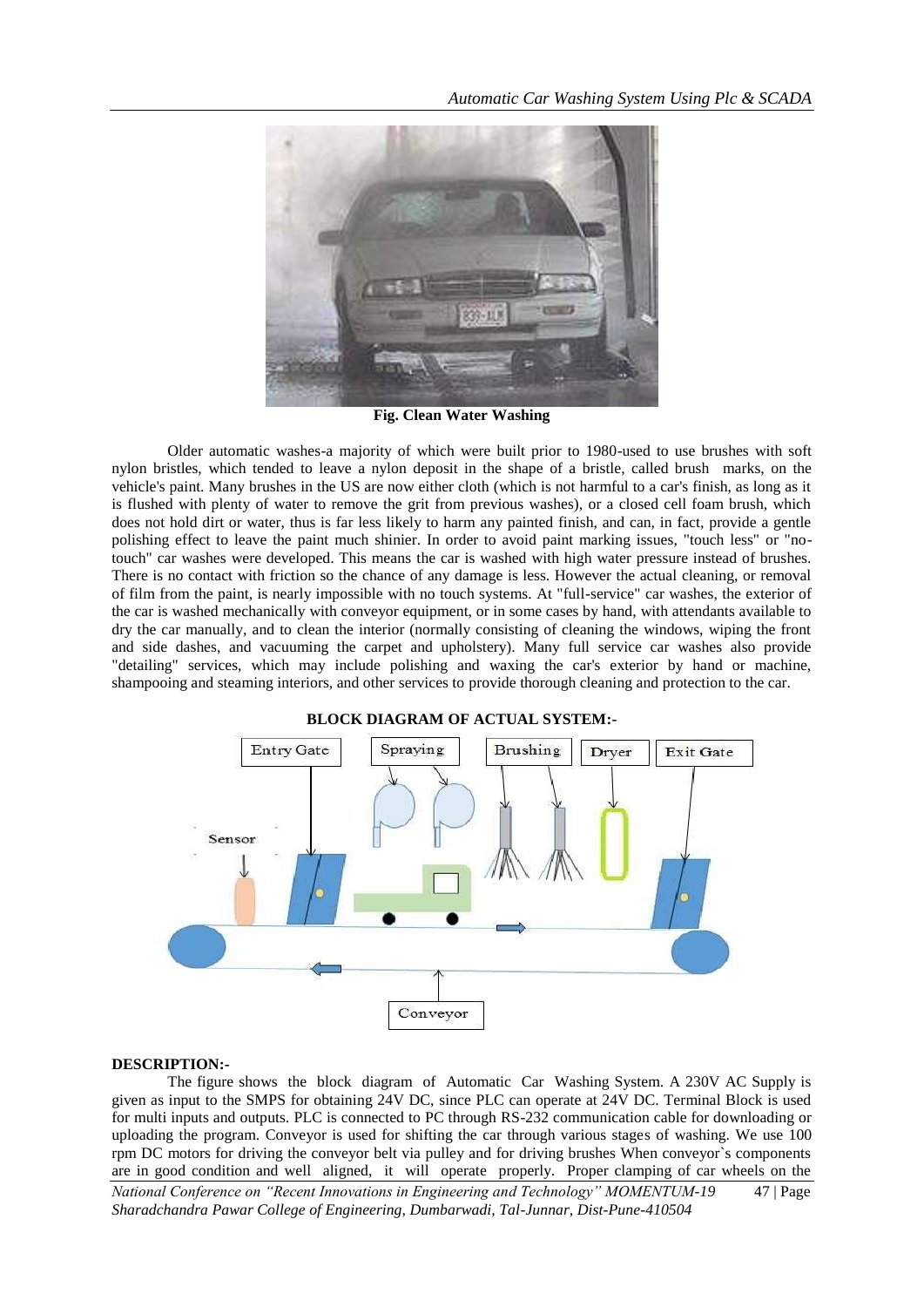conveyor is needed in order to avoid displacement. Generally brushes are now either cloth (which is not harmful to a cars finish, as long as it is flushed with plenty of water to remove the grit from previous washes), or a brush, which does not hold dirt or water. Thus it does not harm any painted finish. It provides a gentle polishing effect to leave the paint much shinier. High pressure nozzles are pointed at various position for spraying soap solution and water to clean difficult to reach parts of the vehicle. At the end, hot steam air is generally used for drying the car. Construction of this system is depends upon the requirement. A visual programming language known as the Ladder Logic was used to program the PLC. An Infrared sensor is used which emits radiation in order to sense presence of car at the entry level. Once the Infrared radiation is cut by the car an input signal is given to PLC. Switches are present in the HMI screen. As an input signal is received, PLC starts executing the Ladder Program. First the conveyor moves by fixing a timer for few sec. After that, it stops at the stage of washing. In general process, Car is cleaned by spraying soap solutions, rinsing, brushing, drying, waxing, etc. Depends on the requirement of customer. We have chosen spraying water, Brushing and finally drying for cleaning the car. Each activity is carried out for a certain time period. Water is sprayed for few sec and nozzle is closed. Then four brushes rotate for few sec and stops. Now the conveyor starts moving to next stage. After few sec, it stops for drying. Two fans are used for drying the car up to few sec. Then the conveyor carrying car moves to the exit level. Again an IR sensor senses the car and sends an input signal to Programmable logic controller. Timings are set by using timers in ladder programming. These timings can be varied depending upon the requirement.

## **Working of system**

#### **Input-IR sensor:-**

When car comes on IR-sensor, sensor sense and conveyor starts moving with the help of motor (M2) until it will reach to the next IR sensor section As car reached to next ir section then entry gate start to open for 2sec

## **Pre-Wash Section:-**

As the car reaches in pre-wash chamber, shampoo water falls on the car by opening valve (V1).Valve will remain on for 5 sec. After 5sec. valve will close automatically. Again conveyor starts moving until it will reach to the next IR sensor section(Brushing section)

#### **Brushing Section:-**

As the conveyor stops vertical brushes starts brushing the car for10sec. and stop. Again conveyor starts moving until it will reach to the next IR sensor section(Clean wash section)

## **Final Wash Section:-**

Valve (V2) gets open for 5 sec. and get closed. Again conveyor starts moving until it will reach to the next IR sensor section(Drying)

## **Drying:-**

Start dryer for 10 sec. and stop.

#### **Exit:-**

After drying stage completion open exit gate with the help of motor(M6) for 2 sec. and stop. Again conveyor starts starts moving until it will reach to the next IR sensor section. Close the gate (M6).

#### **SCADA:-**

A Supervisory Control and Data Acquisition (SCADA) is a [computer-based software s](https://en.wikipedia.org/wiki/Boolean_expression)ervice that offers the ease of monitoring of sensors placed at distances [and controlling](https://en.wikipedia.org/wiki/Boolean_expression) various industrial processes, from one central [location.](https://en.wikipedia.org/wiki/Boolean_expression)

The SCADA for our project is shown below. It contains the conveyor belt, control valve, IR sensor, Tanks, Dryer and electric motors with the different washing sections namely prewashing, brushing, wheel brushing, washing and drying.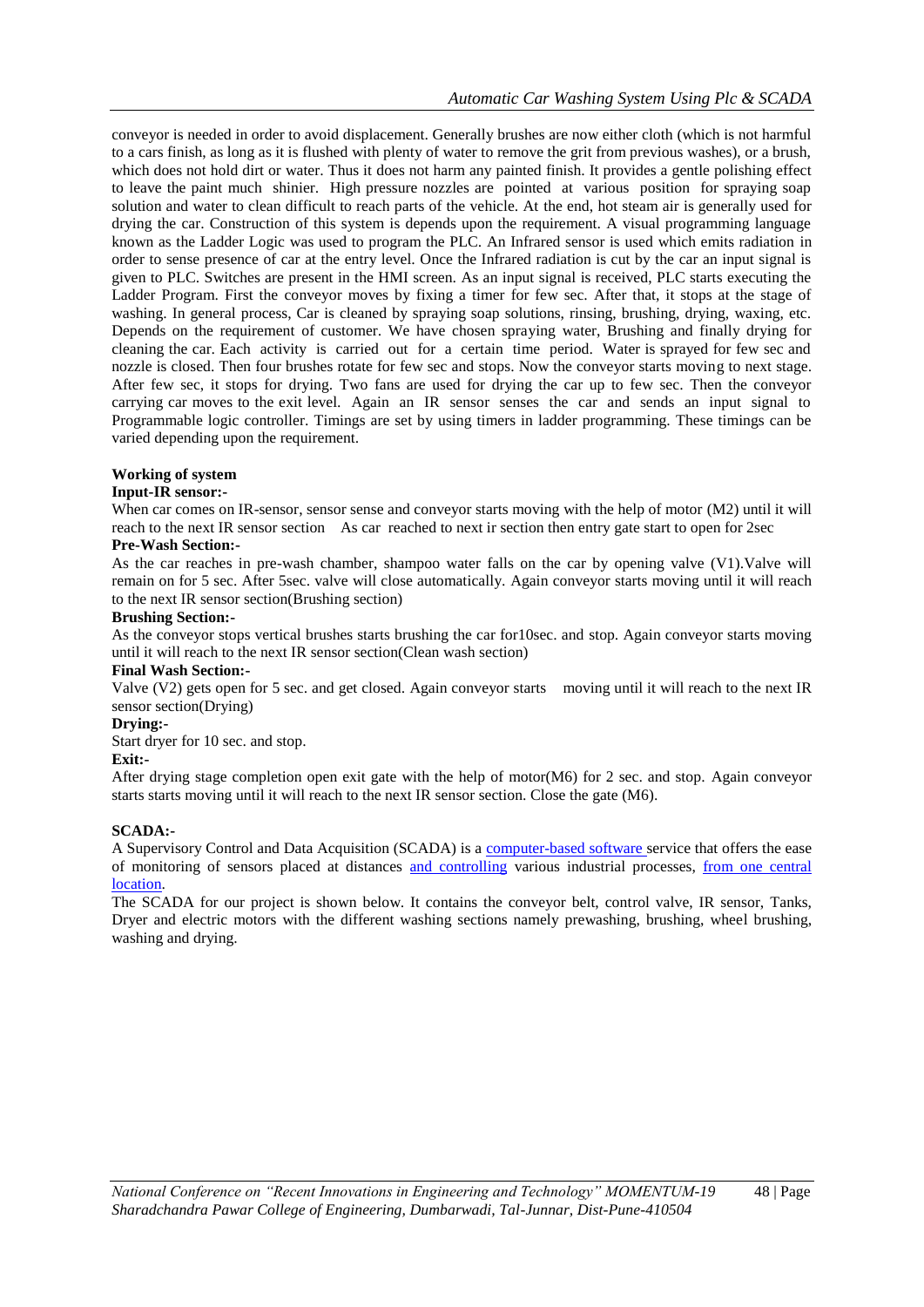



**Output interfacing circuit diagram of DC Motor, Solenoid & Dryer with PLC :-**





*National Conference on "Recent Innovations in Engineering and Technology" MOMENTUM-19* 49 | Page *Sharadchandra Pawar College of Engineering, Dumbarwadi, Tal-Junnar, Dist-Pune-410504*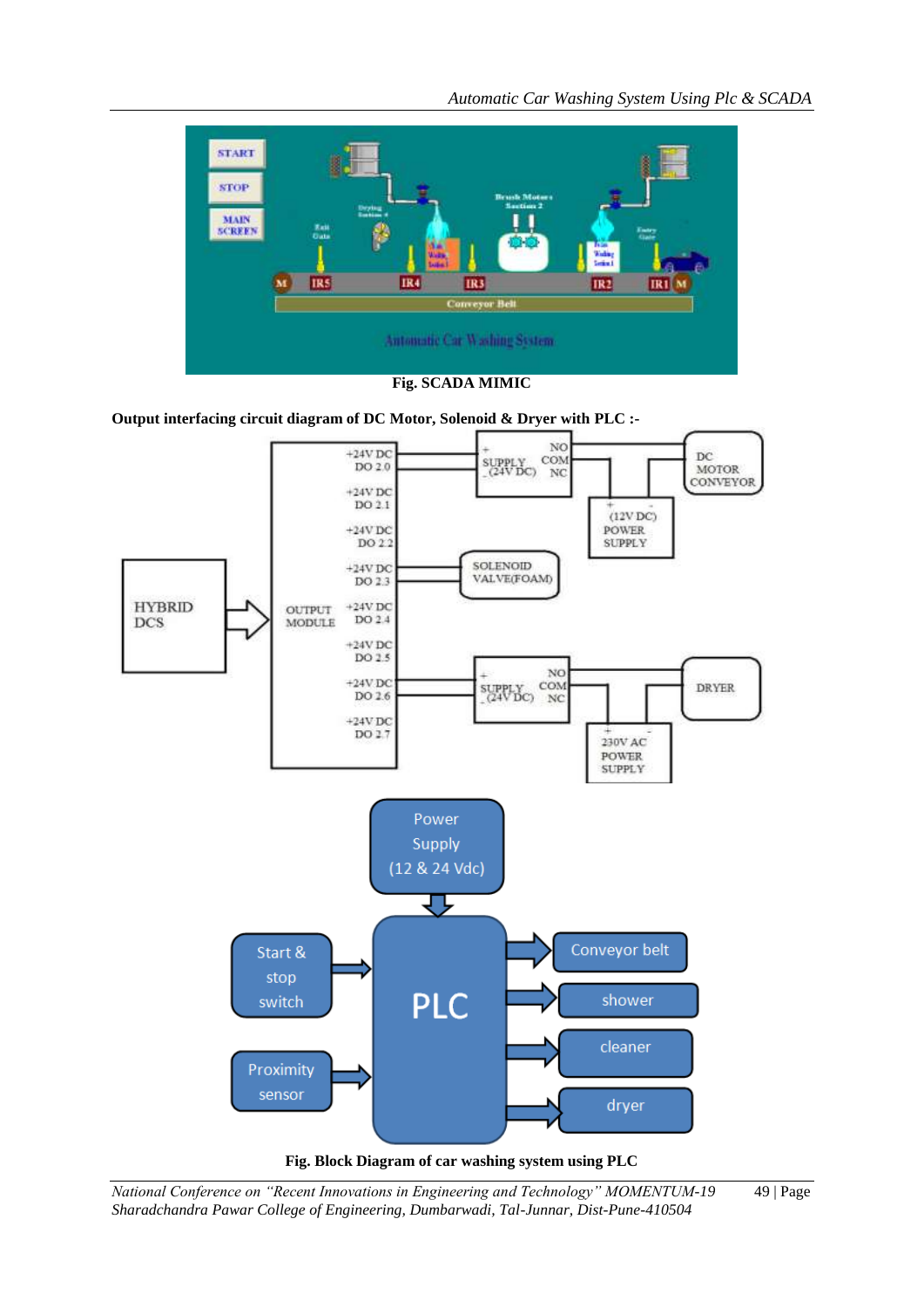

*Automatic Car Washing System Using Plc & SCADA*

**Fig. Circuit diagram**

## **II. Conclusion**

Car washing automatically in high quality end product. Thus it will be User-friendly and capable to wash multiple cars at a time. Also require less man power, time and no pollution.

*National Conference on "Recent Innovations in Engineering and Technology" MOMENTUM-19* 50 | Page *Sharadchandra Pawar College of Engineering, Dumbarwadi, Tal-Junnar, Dist-Pune-410504*